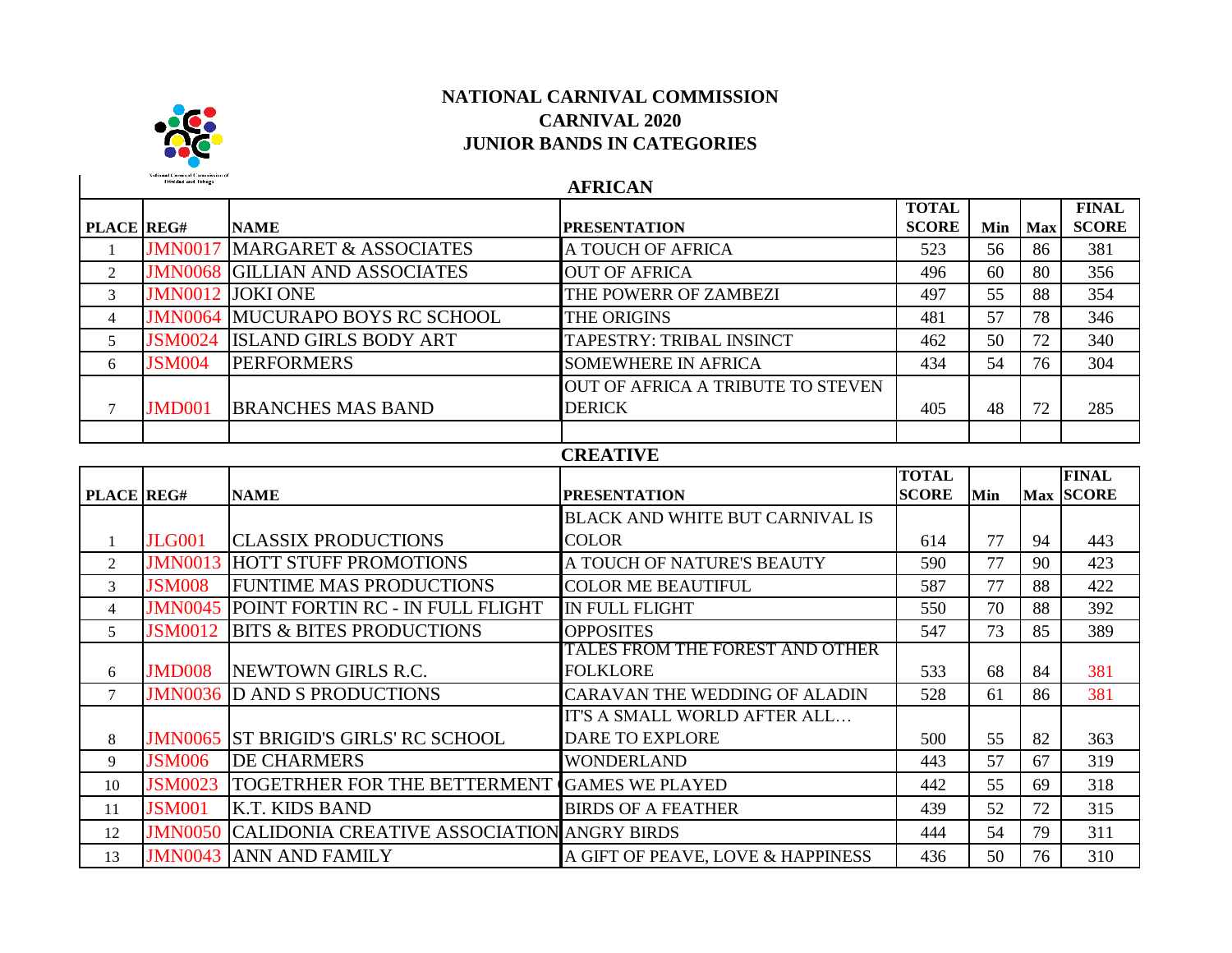

|                |                     |                                    | <b>CREATIVE</b>                                                   |              |     |    |              |
|----------------|---------------------|------------------------------------|-------------------------------------------------------------------|--------------|-----|----|--------------|
| PLACE REG#     |                     | <b>NAME</b>                        | <b>PRESENTATION</b>                                               | <b>SCORE</b> | Min |    | Max SCORE    |
|                | <b>JSM0029</b>      | <b>WIGGINS SPECIAL EFFECTS</b>     | PRIME TIME COLOURS                                                | 434          | 58  | 67 | 309          |
| $\overline{2}$ | <b>JMN0044</b>      | <b>A &amp; K FASHION LAB</b>       | "WONDERLAND- AH NATION OF LOVE"                                   | 434          | 55  | 74 | 305          |
| 3              | <b>JMN0056</b>      | <b>SOCA SMALLIES</b>               | <b>BUCCOO BEAUTY</b>                                              | 426          | 52  | 72 | 302          |
| $\overline{4}$ | <b>JMN0027</b>      | THINK IT CREATE IT                 | <b>LOOK</b>                                                       | 414          | 48  | 71 | 295          |
|                |                     | REAL DESTIN'E CHILDREN'S MAS       |                                                                   |              |     |    |              |
| 5              | <b>JMN0030 BAND</b> |                                    | THE KINGS AND QUEENS OF CARNIVAL                                  | 413          | 50  | 72 | 291          |
| 6              | <b>JMN009</b>       | <b>ROYALTY THE BAND</b>            | THE WARRIORS                                                      | 378          | 44  | 68 | 266          |
|                |                     |                                    | <b>CREATIVE TOPICAL</b>                                           |              |     |    |              |
|                |                     |                                    |                                                                   | <b>TOTAL</b> |     |    | <b>FINAL</b> |
| PLACE REG#     |                     | <b>NAME</b>                        | <b>PRESENTATION</b>                                               | <b>SCORE</b> | Min |    | Max SCORE    |
|                | <b>JLG004</b>       | <b>ZEBAPIQUE PRODUCTIONS</b>       | SIDE BY SIDE WE STAND                                             | 593          | 81  | 89 | 423          |
| $\overline{2}$ | <b>JSM0011</b>      | <b>COCOLILY PRODUCTIONS</b>        | IN D NORTHERN RANGE                                               | 570          | 67  | 90 | 413          |
| 3              | <b>JMD003</b>       | <b>BOIS CANOT</b>                  | <b>CARIBBEAN DOLLS</b>                                            | 564          | 74  | 89 | 401          |
| $\overline{4}$ | <b>JSM0019</b>      | <b>ACTIVE LEADERS ACADEMY</b>      | A TOUCH OF BLUE                                                   | 563          | 75  | 87 | 401          |
| 5              | <b>JLG006</b>       | <b>ROSARY BOYS' R.C. SCHOOL</b>    | <b>APPNEA</b>                                                     | 542          | 55  | 91 | 396          |
| 6              | <b>JMN0038</b>      | <b>ECKLE'S VILLAGE A.C. SCHOOL</b> | IN MY MUMMY'S GARDEN                                              | 547          | 72  | 83 | 392          |
|                |                     | <b>GREAT MINDS PROMOTIONS</b>      |                                                                   |              |     |    |              |
| $\overline{7}$ | <b>JMD005</b>       | <b>KIDDIES</b>                     | <b>CELEBRATING THE ARTS</b>                                       | 540          | 67  | 87 | 386          |
| 8              | <b>JMN0024</b>      | THE MAS' COMPANY                   | <b>MOON MELODIES</b>                                              | 525          | 57  | 86 | 382          |
|                |                     | <b>D GUARDIANS CHILDREN'S</b>      |                                                                   |              |     |    |              |
| 9              | <b>JSM002</b>       | <b>CARNIVAL</b>                    | <b>LOOK BEYOND THE SEASONS</b>                                    | 530          | 72  | 83 | 375          |
| 10             | <b>JMN004</b>       | <b>IRMA AND FRIENDS</b>            | <b>ESCAPE THROUGH SPORT</b>                                       | 506          | 61  | 80 | 365          |
| 11             | <b>JMN0040</b>      | <b>CARNIVAL ART COLLEGE</b>        | ALL THINGS BRIGHT AND BEAUTIFUL                                   | 488          | 47  | 83 | 358          |
| 12             | <b>JMN008</b>       | <b>CLANNISHNESS</b>                | IT'S GETTING HOT IN HERE: THE<br><b>EFFECTS OF GLOBAL WARMING</b> | 483          | 53  | 83 | 347          |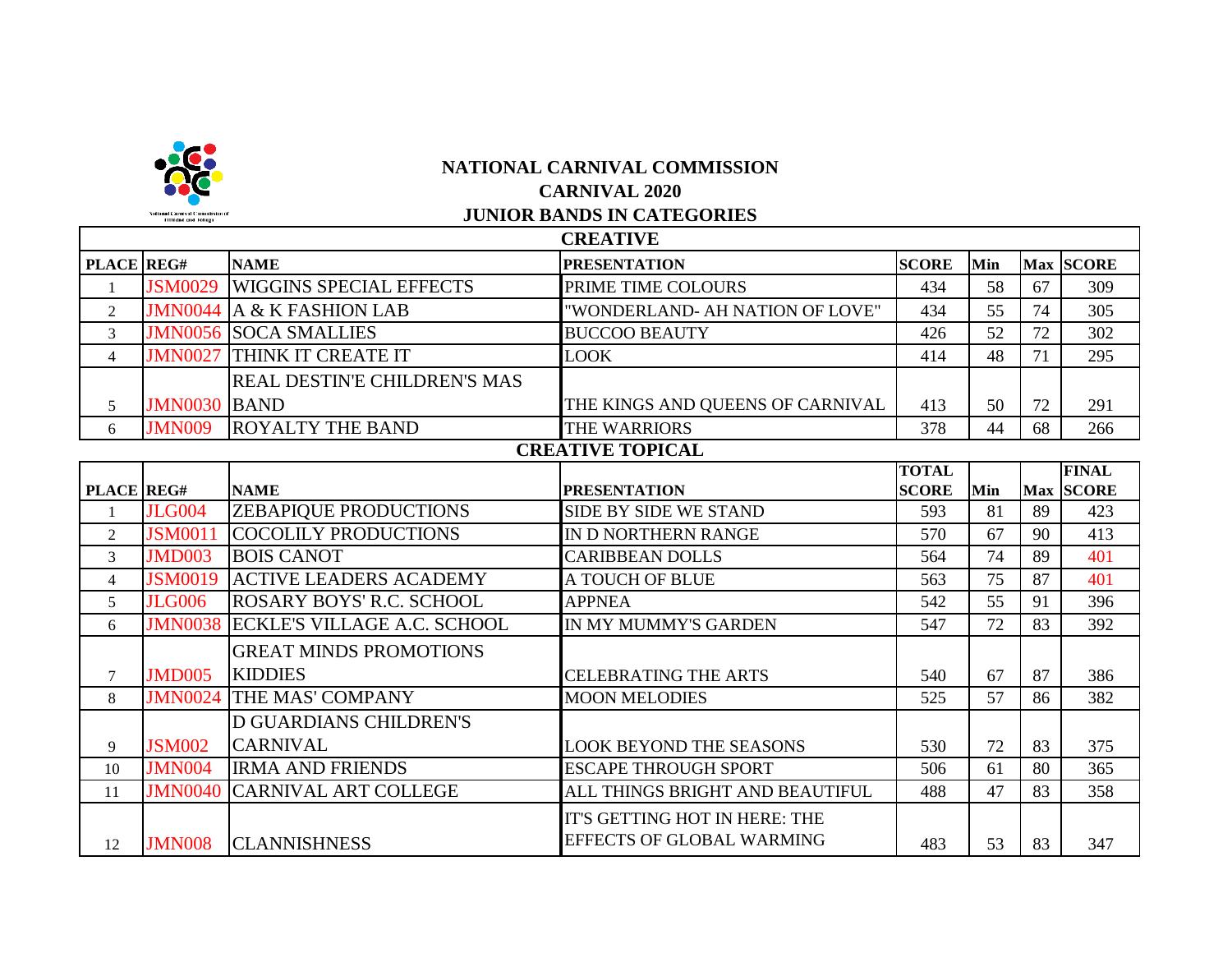|    | <b>IMN003.</b> | THE "PERKINS" CREW                             | <b>LOVE THE BEACH</b> | 490 | 60 | 88  | 342 |
|----|----------------|------------------------------------------------|-----------------------|-----|----|-----|-----|
|    |                | <b>JMN0051 M &amp; N AND ASSOCIATES</b>        | <b>ESCAPE TO RIO</b>  | 478 | 56 | -82 | 340 |
|    |                | <b>JMN0026 ST ANTHONY'S GIRL'S R.C. SCHOOL</b> | <b>FLY BUTTERFLY</b>  | 472 | cc | -81 | 336 |
| lб |                | LA TRINITY AND ASSOCIATES                      | <b>DRY SEASON</b>     | 460 | 54 | 76  | 330 |

|    |                                        |                                        | NATIONAL CARNIVAL COMMISSION<br><b>CARNIVAL 2020</b> |     |    |    |     |
|----|----------------------------------------|----------------------------------------|------------------------------------------------------|-----|----|----|-----|
|    |                                        |                                        | <b>JUNIOR BANDS IN CATEGORIES</b>                    |     |    |    |     |
|    | <b>National Carnival Commission of</b> |                                        | <b>CREATIVE TOPICAL</b>                              |     |    |    |     |
|    |                                        |                                        | IT'S ALL ABOUT THE RED, WHITE AND                    |     |    |    |     |
| 17 |                                        | <b>JMN0020 AUNTY SUSIE AND FRIENDS</b> | <b>BLACK</b>                                         | 462 | 58 | 77 | 327 |
| 18 | <b>JMN0011</b>                         | <b>ROLABA CREATIVE CHILDREN</b>        | WE COME OUT TO PLAY                                  | 440 | 40 | 79 | 321 |
| 19 | <b>JMN0031</b>                         | <b>MASCOTEERS</b>                      | <b>SOUNDS OF HEAVEN</b>                              | 443 | 52 | 74 | 317 |
|    |                                        |                                        | FROM THE GANGES & THE NILE TO THE                    |     |    |    |     |
| 20 |                                        | <b>JMN0016 CE CARNIVAL ASSOCIATION</b> | <b>TWIN ISLAND</b>                                   | 435 | 55 | 68 | 312 |
| 21 |                                        | <b>JMN0062 WE STREEAMIN' MAS</b>       | WE STREEAMIN MAS                                     | 430 | 52 | 73 | 305 |
|    |                                        | TRANQUILLITY GOV'T PRIMARY             | WELCOME THE BARBADIANS TO                            |     |    |    |     |
| 22 | <b>JSM0030</b>                         | <b>SCHOOL</b>                          | TRINIDAD                                             | 422 | 52 | 70 | 300 |
| 23 | <b>JMN0060</b>                         | <b>UNITY</b>                           | UNITY                                                | 416 | 48 | 72 | 296 |
| 24 |                                        | <b>JMN0015 KIMBERLY &amp; FAMILY</b>   | <b>ETHNICITY AT IT'S FINEST</b>                      | 402 | 50 | 66 | 286 |

|                   | <b>FANCY INDIAN</b> |                               |                     |              |                      |    |              |  |  |  |
|-------------------|---------------------|-------------------------------|---------------------|--------------|----------------------|----|--------------|--|--|--|
|                   |                     |                               |                     | <b>TOTAL</b> |                      |    | <b>FINAL</b> |  |  |  |
| <b>PLACE REG#</b> |                     | <b>NAME</b>                   | <b>PRESENTATION</b> | <b>SCORE</b> | 'Min                 |    | Max SCORE    |  |  |  |
|                   |                     | MN0042 MILLENNIUM SISTAHS T&T | <b>YOUNG BRAVES</b> | 382          | $\overline{A}$<br>4, | 62 | 273          |  |  |  |

## **FANCY SAILOR**

|                   |                |                                                          |                                       | <b>TOTAL</b> |            |    | <b>FINAL</b> |
|-------------------|----------------|----------------------------------------------------------|---------------------------------------|--------------|------------|----|--------------|
| <b>PLACE REG#</b> |                | <b>NAME</b>                                              | <b>IPRESENTATION</b>                  | <b>SCORE</b> | <b>Min</b> |    | Max SCORE    |
|                   |                | <b>CARNIVAL PLAYERS CHILDREN'S</b>                       |                                       |              |            |    |              |
|                   | <b>JMD0011</b> | <b>BAND</b>                                              | <b>IBIRDS FLYING HIGH IN CARNIVAL</b> | 545          | 63         | 89 | 393          |
|                   |                | <b>JMN0039 KALIFA WILLIAMS AND ASSOCIATES ALL ABOARD</b> |                                       | 530          | 63         | 87 | 380          |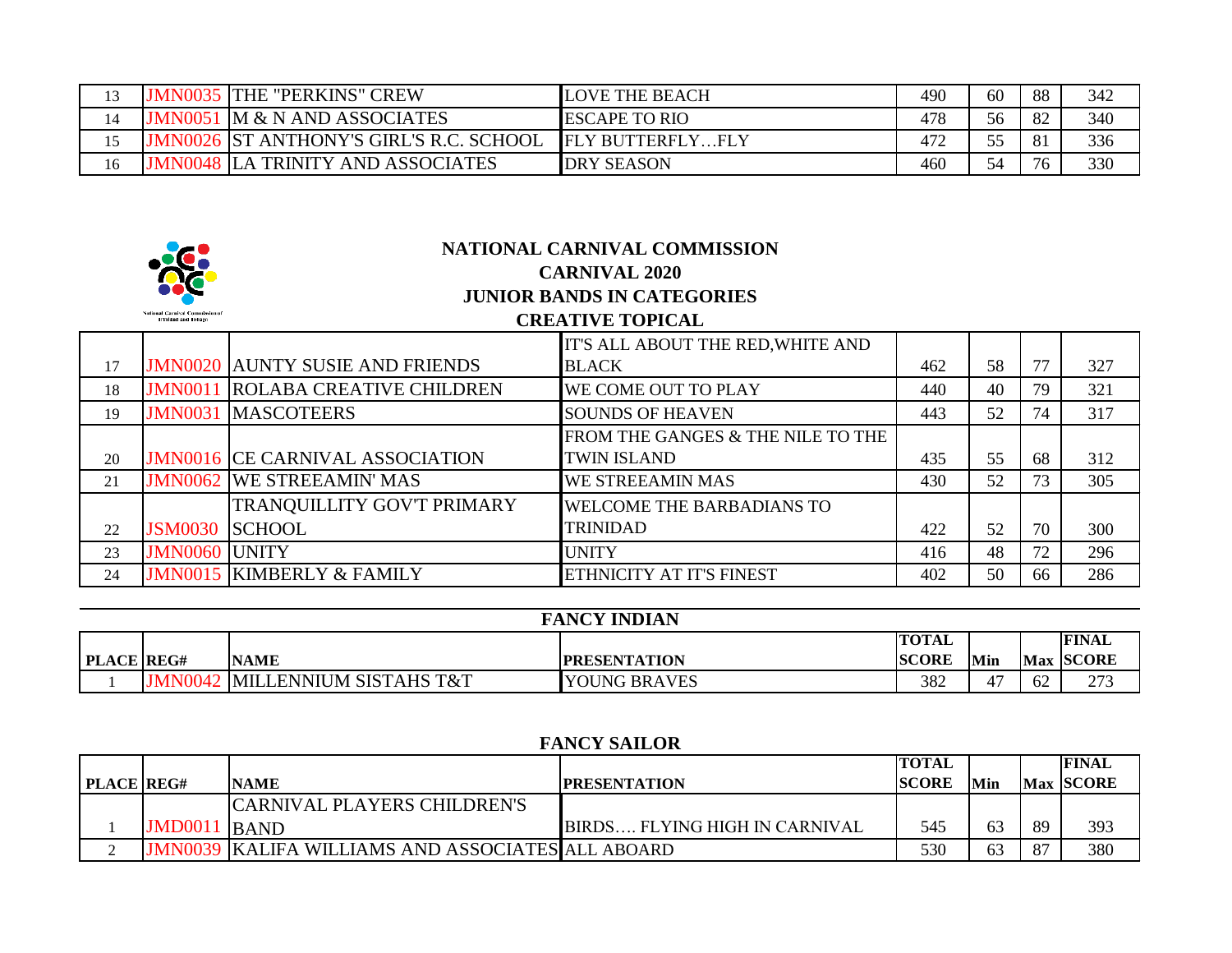| <b>JMN005</b> | <b>MAJESTIC KIDZ</b>             | <b>ISAILOR'S ABOARD</b> | 455 |    | 72<br>∸ | 328 |
|---------------|----------------------------------|-------------------------|-----|----|---------|-----|
|               | <b>TINY HEARTS DAYCARE &amp;</b> |                         |     |    |         |     |
| <b>JMN007</b> | <b>IPRESCHOOL</b>                | DIAL 868 AND REPRESENT  | 437 |    | 71      | 312 |
| JSM0010       | TRINITY CARNIVAL FOUNDATION      | <b>S.S. PICCADILLY</b>  | 430 |    | 69      | 306 |
|               | JSM 0031 A+ INFUSION KINDS BANDS | OH TUNE BOY             | 402 | 42 | 66      | 294 |



|                | <b>FANTASY</b> |                                        |                                    |              |     |    |              |  |  |  |  |
|----------------|----------------|----------------------------------------|------------------------------------|--------------|-----|----|--------------|--|--|--|--|
|                |                |                                        |                                    | <b>TOTAL</b> |     |    | <b>FINAL</b> |  |  |  |  |
| PLACE REG#     |                | <b>NAME</b>                            | <b>PRESENTATION</b>                | <b>SCORE</b> | Min |    | Max SCORE    |  |  |  |  |
|                | <b>JLG003</b>  | <b>SPOILT ROTTEN KIDS</b>              | <b>SOAR</b>                        | 601          | 81  | 92 | 428          |  |  |  |  |
|                |                | <b>BOISSIERE VILLAGE CHILDREN'S</b>    |                                    |              |     |    |              |  |  |  |  |
| 2              | <b>JMD002</b>  | <b>BAND</b>                            | <b>WINGS OF PARADISE</b>           | 591          | 80  | 88 | 423          |  |  |  |  |
| 3              | <b>JSM007</b>  | <b>JO'MAS &amp; ASSOCIATES</b>         | <b>CROCHET FESTIVAL OF COLOURS</b> | 564          | 74  | 84 | 406          |  |  |  |  |
| $\overline{4}$ | <b>JSM0018</b> | <b>BEACH AND ASSOCIATES</b>            | <b>IT'S STORY TIME</b>             | 545          | 70  | 88 | 387          |  |  |  |  |
|                |                |                                        | TOO HIP TO BE A SQUARE- SHAPES OF  |              |     |    |              |  |  |  |  |
| 5              |                | <b>JMN0052 AMAZING MAS COMPANY</b>     | <b>LIFE</b>                        | 521          | 61  | 87 | 373          |  |  |  |  |
| 6              | <b>JSM0027</b> | <b>VANESSA &amp; FRIENDS</b>           | "RIDDLES"                          | 515          | 65  | 81 | 369          |  |  |  |  |
| $\tau$         | <b>JMN0041</b> | <b>PATSY AND ASSOCIATE</b>             | THE LANTERN PARTY                  | 511          | 62  | 83 | 366          |  |  |  |  |
|                |                |                                        | AFRICAN FANTASY (DANCE AFRICA      |              |     |    |              |  |  |  |  |
| 8              | <b>JSM0022</b> | <b>T&amp;T COSTUME DESIGNERS</b>       | DANCE)                             | 480          | 62  | 73 | 345          |  |  |  |  |
| 9              | <b>JMN002</b>  | <b>JUS WE AND ASSOCIATES</b>           | <b>DYNASTY</b>                     | 486          | 59  | 84 | 343          |  |  |  |  |
| 10             | <b>JMN001</b>  | WHO IS WE                              | WHO-IS-WE (AFRICAN GORILLAS)       | 464          | 52  | 76 | 336          |  |  |  |  |
| 11             | <b>JMN0019</b> | <b>D IMAGE PEOPLE</b>                  | IN MY SECRET GARDEN                | 472          | 60  | 81 | 331          |  |  |  |  |
| 12             | <b>JMN0055</b> | <b>MASTERS OF ARTSITIC DESIGN</b>      | <b>NEVER SEE? COME SEE!</b>        | 454          | 51  | 72 | 331          |  |  |  |  |
| 13             |                | <b>JMN0063 LIL MASQUERADERS</b>        | THE BIRDS AND BEES                 | 452          | 58  | 72 | 322          |  |  |  |  |
|                |                |                                        | SPLASH OF GLOY TRINI RAINBOW       |              |     |    |              |  |  |  |  |
| 14             |                | <b>JMN0014 CHILDREN OF THE RAINBOW</b> | <b>STYLE</b>                       | 438          | 50  | 81 | 307          |  |  |  |  |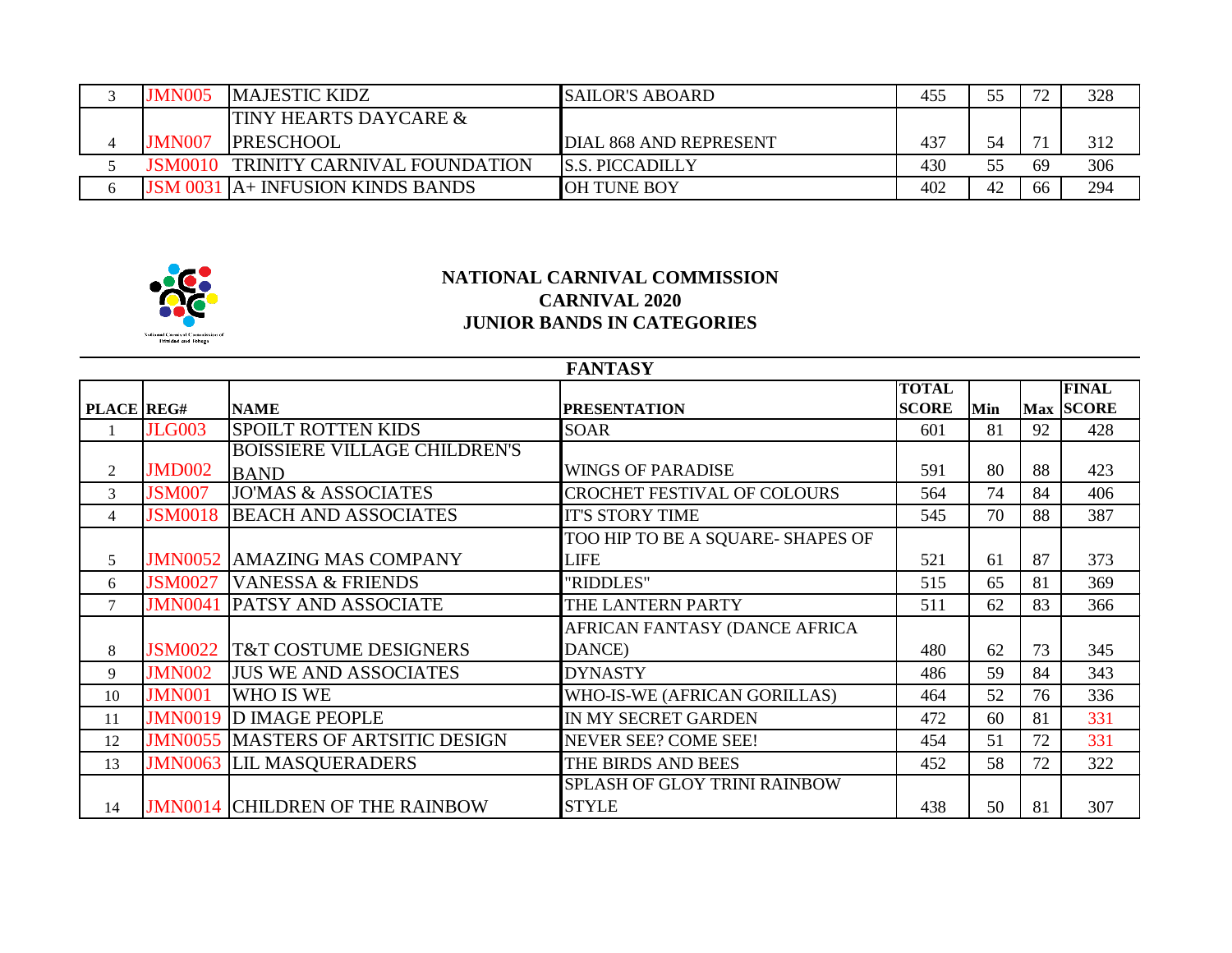|    |                | LA CASITA HISPANIC CULTURAL<br><b>ICENTRE</b> | WE ARE MOSTLY GOOD ONES / LOS |     |    |    |     |
|----|----------------|-----------------------------------------------|-------------------------------|-----|----|----|-----|
| 15 | <b>JMN0067</b> |                                               | <b>BUENOS SOMOS</b>           | 430 | 52 | 72 | 306 |
| 16 |                | <b>JMN0070 INFLATE THE FUN PARTY HOUSE</b>    | <b>CARNIVAL GREATNESS</b>     | 436 | 55 | 76 | 305 |
| 17 | <b>JSM0025</b> | A AND R ALL STARS MAS BAND                    | <b>MYTHICAL MAGIC</b>         | 429 | 57 | 69 | 303 |
| 18 |                | <b>JMN0033 JAZZY-JEFF PROMOTION</b>           | IN MY AQUARIUM                | 417 | 44 | 72 | 301 |
| 19 | <b>JSM0016</b> | <b>RAVE MAS BAND AND SEPOS</b>                | <b>CANDY LAND</b>             | 414 | 53 | 63 | 298 |
| 20 |                | <b>JMN0054 FLOWERS AND ASSOCIATES</b>         | <b>MY SECRET GARDEN</b>       | 398 | 50 | 67 | 281 |
| 21 | <b>JSM009</b>  | <b>ONE LOVE AND ASSOCIATES</b>                | TROPICAL CRYSTAL WATERS       | 381 | 46 | 63 | 272 |
| 22 |                | <b>JMN0058 COCORITE HOUSE</b>                 | THE BEES IN TOWN              | 379 | 47 | 69 | 263 |



#### **HISTORICAL**

|                   |                     |                                 |                            | <b>TOTAL</b> |     |    | <b>FINAL</b>     |
|-------------------|---------------------|---------------------------------|----------------------------|--------------|-----|----|------------------|
| <b>PLACE REG#</b> |                     | <b>NAME</b>                     | <b>PRESENTATION</b>        | <b>SCORE</b> | Min |    | <b>Max SCORE</b> |
|                   | <b>JLG006</b>       | <b>ROSARY BOYS' R.C. SCHOOL</b> | <b>APPENA</b>              | 542          | 55  | 91 | 396              |
| 2                 | <b>JSM0013</b>      | <b>MAS ADVENTURERS</b>          | <b>TALK LIKE A TRINI</b>   | 548          | 65  | 88 | 395              |
|                   |                     |                                 |                            |              |     |    |                  |
| 3                 | <b>JSM0028</b>      | <b>BAILEY DYNASTY MAS</b>       | <b>RELICS OF THE MAYAN</b> | 527          | 63  | 82 | 382              |
|                   |                     | C WORKSHOP FROM THEN 2 NOW      |                            |              |     |    |                  |
| $\overline{4}$    | <b>JMN0018</b> 2020 |                                 | FROM THEN 2 NOW 2020       | 509          | 53  | 86 | 370              |
|                   |                     | TUNAPUNA BOY'S R.C. PRIMARY     |                            |              |     |    |                  |
| 5                 | <b>JMN0061</b>      | <b>SCHOOL</b>                   | THE RHYTHM OF THE PEOPLE   | 488          | 59  | 82 | 347              |
| 6                 | <b>JSM0015</b>      | <b>WE GOING TRIBAL</b>          | WE GOING "TRIBAL"          | 463          | 56  | 72 | 335              |
|                   |                     | <b>JMN0053 A FLOWER GARDEN</b>  | A FLOWER GARDEN            | 416          | 55  | 69 | 292              |

#### **ORIGINAL**

|                             |             |                                 | <b>ITATA</b><br>TOTAL |     |            | <b>FINAl</b> |
|-----------------------------|-------------|---------------------------------|-----------------------|-----|------------|--------------|
| PI<br><b>REG#</b><br>$\cap$ | <b>NAME</b> | <b>ESENTATION</b><br><b>PRE</b> | <b>SCORE</b>          | Min | . .<br>Max | <b>SCORE</b> |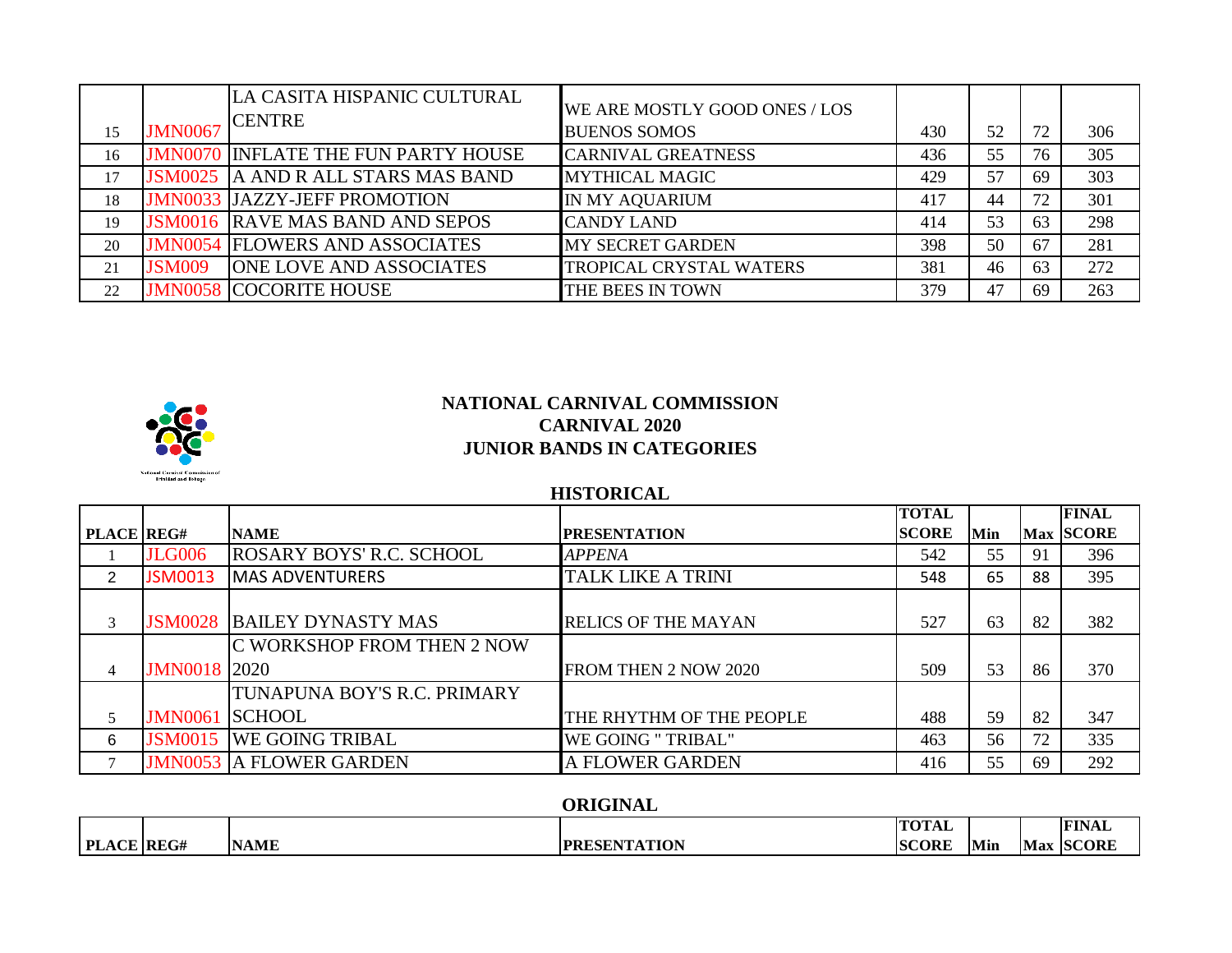| <b>JLG002</b>         | <b>DMC KIDS MAS BAND</b>              | <b>IWINGS OF D LAND</b>         | 593 | 72 | -91 | 430 |
|-----------------------|---------------------------------------|---------------------------------|-----|----|-----|-----|
| <b>JSM005</b>         | <b>HOUSE OF JACQUI</b>                | <b>IZZA TRINBAGO TING</b>       | 567 | די | 87  | 403 |
| <b>JSM0014</b>        | <b>BRAND ME CULTURAL</b>              | DOH BUSS D PEPPER IN D CALLALOO | 544 | 67 | 85  | 392 |
|                       | <b>JMD0010 NELSON STREET BOY'S RC</b> | <b>SCHOOL OF SAILORS</b>        | 497 | 64 | 83  | 350 |
|                       | <b>ILOCALLY ASSEMBLED CREATIVE</b>    |                                 |     |    |     |     |
| <b>JMN0023 PEOPLE</b> |                                       | TRINBAGO 365                    | 478 | 57 | 86  | 335 |
| JMN0021               | <b>ELA'S CREATIVE COLLUSIONS</b>      | <b>COLOURS FOR SEASONS</b>      | 436 | 50 | 74  | 312 |



## **TRADITIONAL /OLE TIME CARNIVAL**

|                   |                |                                                                                                                       |                                                    | <b>TOTAL</b> |     |    | <b>FINAL</b> |
|-------------------|----------------|-----------------------------------------------------------------------------------------------------------------------|----------------------------------------------------|--------------|-----|----|--------------|
| <b>PLACE REG#</b> |                | <b>NAME</b>                                                                                                           | <b>PRESENTATION</b>                                | <b>SCORE</b> | Min |    | Max SCORE    |
|                   | <b>JMN0037</b> | <b>THE CLAN MAS</b>                                                                                                   | <b>TRADITION LIVES</b>                             | 542          | 58  | 89 | 395          |
| $\mathfrak{D}$    |                | <b>JMN0034 NEXT LEVEL DEVILS</b>                                                                                      | THE DEVILS AND HIS ANGELS                          | 516          | 67  | 83 | 366          |
| 3                 | <b>JSM0020</b> | <b>BELMONT BOYS' RC</b>                                                                                               | <b>BATS  A WINGED PARADE</b>                       | 512          | 66  | 81 | 365          |
| 4                 | <b>JMN0057</b> | HUMMINGBIRDS PAN GROOVE<br>MUSIC SCHOOL (IN CONJUCTION<br><b>WITH) TRADITIONS</b>                                     | "CARNIVALE"- THROUGH THE EYES OF<br><b>A CHILD</b> | 492          | 53  | 80 | 359          |
|                   |                | <b>ST URSULA'S GIRLS AC/ NELSON</b><br><b>STREET GIRLS RC AND FOUFOUYEH</b><br><b>JMN0010 TRADITIONAL MAS COMPANY</b> | WHEN MAS WAS MAS                                   | 495          | 57  | 84 | 354          |